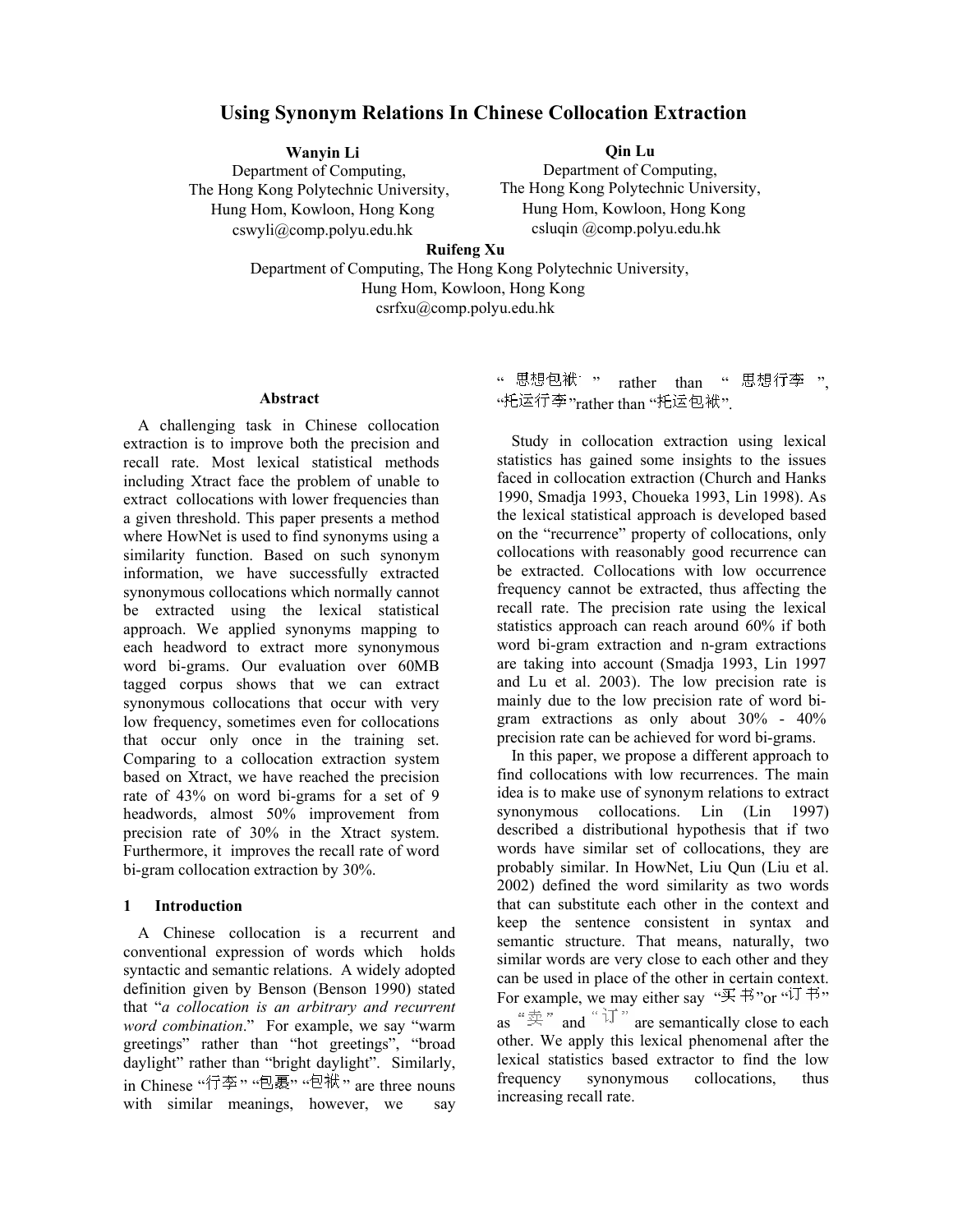The rest of this paper is organized as follows. Section 2 describes related existing collocation extraction techniques based on both lexical statistics and synonymous collocation. Section 3 describes our approach on collocation extraction. Section 4 evaluates the proposed method. Section 5 draws our conclusion and presents possible future work.

# **2 Related Work**

Methods have proposed to extract collocations based on lexical statistics. Choueka (Choueka 1993) applied quantitative selection criteria based on frequency threshold to extract adjacent n-grams (including bi-grams). Church and Hanks (Church and Hanks 1990) employed mutual information to extract both adjacent and distant bi-grams that tend to co-occur within a fixed-size window. But the method did not extend to extract n-grams. Smadja (Smadja 1993) proposed a statistical model by measuring the spread of the distribution of cooccurring pairs of words with higher strength. This method successfully extracted both adjacent and distant bi-grams and n-grams. However, the method failed to extract bi-grams with lower frequency. The precision rate on bi-grams collocation is very low, only around high 20% and low 30%. Even though, it is difficult to measure recall rate in collocation extraction (almost no report on recall estimation), It is understood that low occurrence collocations cannot be extracted. Our research group has further applied the Xtract system to Chinese (Lu et al. 2003) by adjusting the parameters to optimize the algorithm for Chinese and a new weighted algorithm was developed based on mutual information to acquire word bigrams with one higher frequency word and one lower frequency word. The result has achieved an estimated 5% improvement in recall rate and a 15% improvement in precision comparing to the Xtract system.

All of the above techniques do not take advantage of the wide range of lexical resources available including synonym information. Pearce (Pearce 2001) presented a collocation extraction technique that relies on a mapping from a word to its synonyms for each of its senses. The underlying intuitions is that if the difference between the occurrence counts of one synonyms pair with respect to a particular word was at least two, then this was deemed sufficient to consider them as a collocation. To apply this approach, knowledge in word (concept) semantics and relations to other words must be available such as the use of WordNet. Dagan (Dagan 1997) applied similaritybased smoothing method to solve the problem of data sparseness in statistical natural language

processing. The experiments conducted in his later works showed that this method achieved much better results than back-off smoothing methods in word sense disambiguation. Similarly, Hua Wu (Wu and Zhou 2003) applied synonyms relationship between two different languages to automatically acquire English synonymous collocation. This is the first time that the concept synonymous collocation is proposed. A side intuition raised here is that nature language is full of synonymous collocations. As many of them have low occurrences, they are failed to be retrieved by lexical statistical methods. Even though there are Chinese synonym dictionaries, such as 《同义辞林》(Tong Yi Ci Lin), the dictionaries lack structured knowledge and synonyms are too loosely defined to be used for collocation extraction.

HowNet developed by Dong et al (Dong and Dong 1999) is the best publicly available resource on Chinese semantics. By making use of semantic similarities of words, synonyms can be defined by the closeness of their related concepts and the closeness can be calculated. In Section 3, we present our method to extract synonyms from HowNet and using synonym relations to further extract collocations.

Sun (Sun 1997) did a preliminary *Quantitative* analysis on Chinese collocations based on their arbitrariness, recurrence and the syntax structure. The purpose of this study is to help differentiate if a collocation is true or not according to the quantitative factors. By observing the existence of synonyms information in natural language use, we consider it possible to identify different types of collocations using more semantic and syntactic information available. We discuss the basic ideas in section 5.

# **3 Our Approach**

Our method of extracting Chinese collocations consists of three steps.

- **Step 1**: Take the output of any lexical statistical algorithm which extracts word bi-gram collocations. The data is then sorted according to each headword,  $W_h$ , with its coword,  $W_c$ , listed.
- **Step 2:** For each headword  $W_h$  used to extract bigrams, we acquire its synonyms based on a similarity function using HowNet. Any word in HowNet having similarity value over a threshold value is chosen as a synonym headword *Ws* for additional extractions.
- **Step 3**: For each synonym headword, *Ws*, and the co-word  $W_c$  of  $W_h$ , as its synonym, if the bigram  $(W_s, W_c)$  is not in the output of the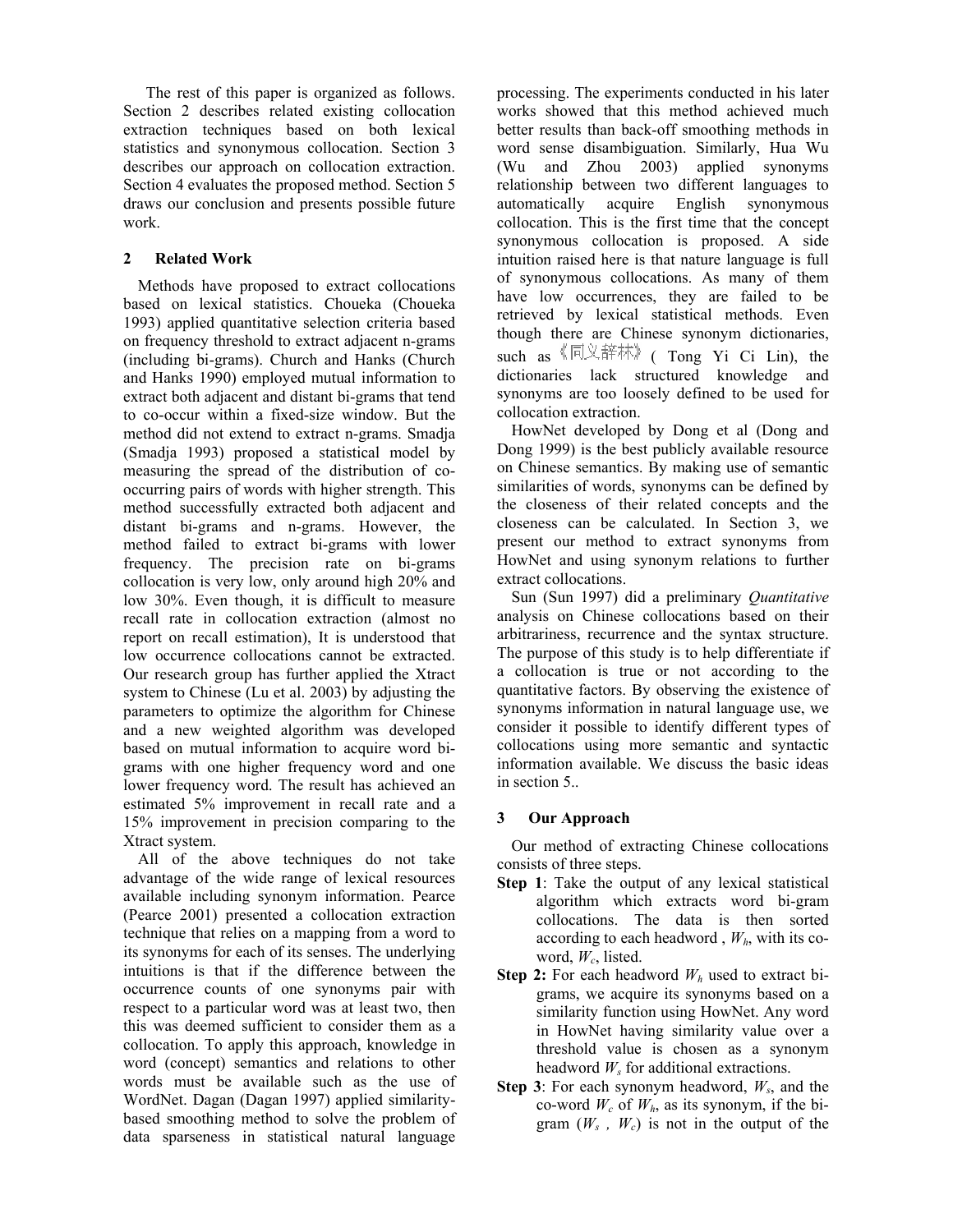lexical statistical algorithm in Step one, take this bi-gram  $(W_s, W_c)$  as a collocation if the pair co-occurs in the corpus by additional search to the corpus.

### **3.1 Structure of HowNet**

Different from WordNet or other synonyms dictionary, HowNet describes words as a set of concepts  $(\forall \exists \exists)$  and each concept is described by a set of primitives  $(\&\overrightarrow{x})$ . The following lists for the word " $\overleftrightarrow{\mathbb{J}}$ ", one of its corresponding concepts

NO.=017144₽ W C=打↩  $G$   $C=V+$ E C=~网球,~牌,~秋千,~太极,球~得很棒。 W E=play+  $G$  $E=V+$ E E= $\leftrightarrow$ DEF=exercise|锻练,sport|体育 ↩

In the above record, DEF is where the primitives are specified. DEF contains up to four types of primitives: the *basic independent primitive* , the *other independent primitive*(具忚独立义元), the *relation primitive* (关系义元), and the *symbol primitive* (符号义元)<sub>,</sub> where the basic independent primitive and the other independent primitive are used to indicate the semantics of a concept and the others are used to indicate syntactical relationships. The similarity model described in the next subsection will consider both of these relationships.

The primitives are linked by a hierarchical tree to indicate the parent-child relationships of the primitives as shown in the following example:

entity|
$$
\tilde{\mathbb{X}}
$$
  $\vdash$   $\text{thing}|\overline{\mathcal{I}}$   $\mathcal{W}$ \n– physical| $\mathcal{W}$   $\mathcal{F}$ \n– animalHuman| $\ddagger$   $\mathcal{W}$ \n– AnimalHuman| $\mathcal{W}$ 

\n– human| $\mathcal{A}$ 

\n– humanized| $\mathcal{H}$   $\vdash$   $\mathcal{W}$ \n– animal| $\triangle$   $\vdash$   $\mathcal{W}$ \n– 2

\n– 4

\n– 4

\n– 5

\n– 6

\n– 6

\n– 7

\n– 7

\n– 8

\n– 8

\n– 1

\n– 6

\n– 7

\n– 8

\n– 1

\n– 6

\n– 7

\n– 7

\n– 8

\n– 8

\n– 1

\n– 1

\n– 6

\n– 1

\n– 6

\n– 1

\n– 6

\n– 7

\n– 7

\n– 7

\n– 8

\n– 6

\n– 7

\n– 7

\n– 8

\n– 7

\n– 8

\n– 8

\n– 8

\n– 8

\n– 8

\n– 8

\n– 9

\n– 9

\n– 1

\n– 1

\n– 1

\n– 1

\n– 1

\n– 1

\n– 1

\n– 1

\n– 1

\n– 1

\n– 1

\n– 1

\n– 1

\n– 1

\n– 1

\n– 1

\n– 1

This hierarchical structure provides a way to link one concept with any other concept in HowNet, and the closeness of concepts can be simulated by the distance between two concepts.

## **3.2 Similarity Model Based on HowNet**

Liu Qun (Liu 2002) defined word similarity as two words which can substitute each other in the same context and still maintain the sentence consistent syntactically and semantically. This is very close to our definition of synonyms. Thus we directly used their similarity function, which is stated as follows.

A word in HowNet is defined as a set of concepts and each concept is represented by primitives. Thus, HowNet can be described by *W*, a collection of *n* words, as:

 $W = \{ w_1, w_2, \dots, w_n \}$ Each word  $w_i$  is, in turn, described by a set of concepts *S* as*:* 

$$
W_i = \{ S_{i1}, S_{i2}, \ldots S_{ix} \},
$$

And, each concept  $S_i$  is, in turn, described by a set of primitives:

 $S_i = \{ p_{i1}, p_{i2} ... p_{iy} \}$ 

For each word pair,  $w_1$  and  $w_2$ , the similarity function is defined by

$$
Sim(w_1, w_2) = \max_{i=1..n, j=1..m} Sim(S_{1i}, S_{2j})
$$
 (1)

where  $S_{1i}$  is the list of concepts associated with  $W_1$ and  $S_{2i}$  is the list of concepts associated with  $W_2$ .

As any concept  $S_i$  is presented by its primitives, the similarity of primitives for any  $p_l$ , and  $p_2$  of the same type, can be expressed by the following formula:

$$
Sim(p_1, p_2) = \frac{\alpha}{Dis(p_1, p_2) + \alpha} \quad (2)
$$

where  $\alpha$  is an adjustable parameter set to 1.6, and  $Dis(p_1, p_2)$  is the path length between  $p_1$  and  $p_2$  based on the semantic tree structure. The above formula where  $\alpha$  is a constant does not indicate explicitly the fact that the depth of a pair of nodes in the tree affects their similarity. For two pairs of nodes  $(p_1, p_2)$  and  $(p_3, p_4)$  with the same distance, the deeper the depth is, the more commonly shared ancestros they would have which should be semantically closer to each other. In following two tree structures, the pair of nodes  $(p_l, p_2)$  in the left tree should be more similar than  $(p_3, p_4)$  in the right tree.

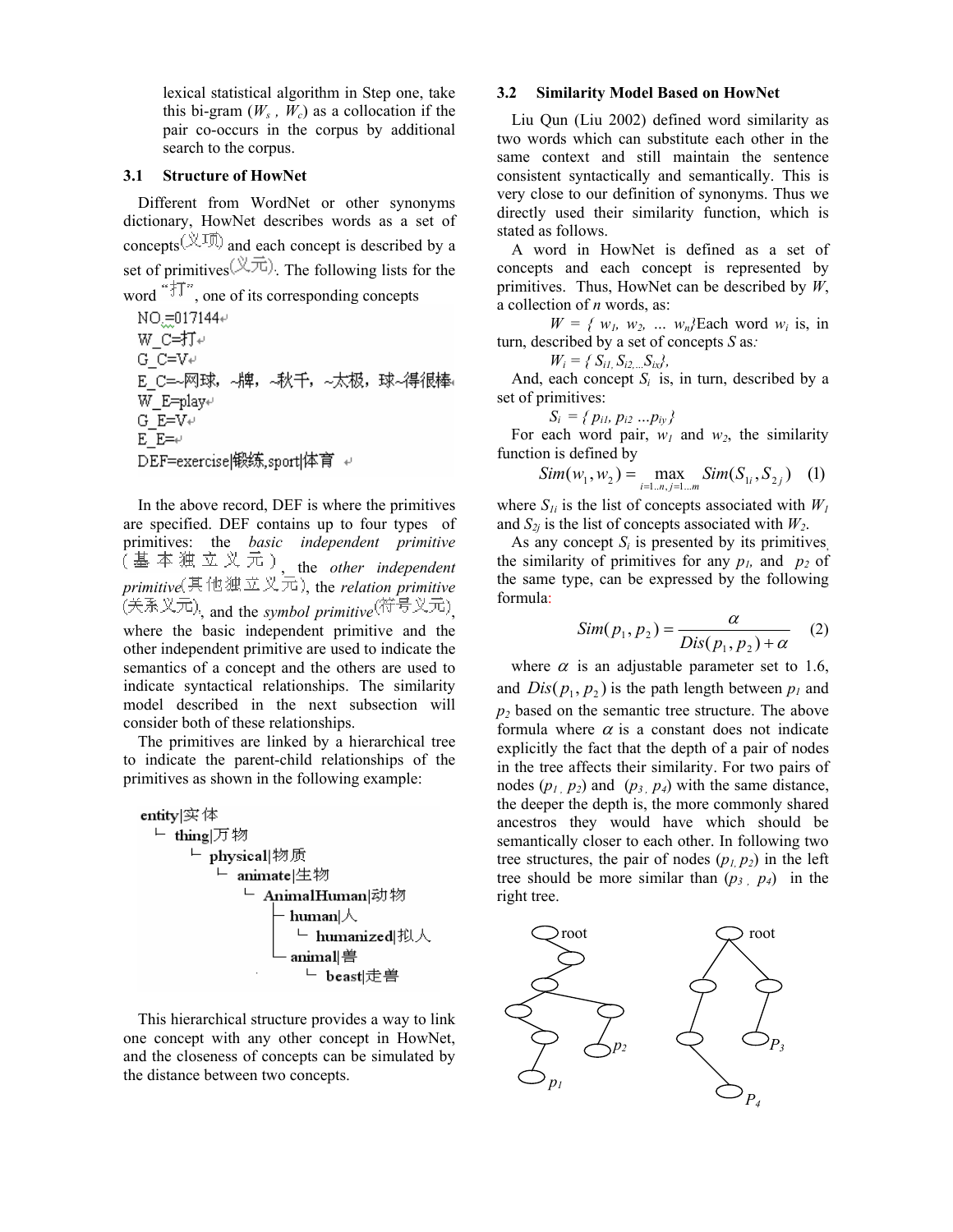To indicate this observation,  $\alpha$  is modified as a function of tree depths of the nodes using the formula  $\alpha = min(d(p_1), d(p_2))$ . Consequently, the formula  $(2)$  is rewritten as formular  $(2<sup>a</sup>)$  during the experiment.

$$
Sim(p_1, p_2) = \frac{\min(d(p_1), d(p_2))}{Dis(p_1, p_2) + \min(d(p_1), d(p_2))}
$$
 (2<sup>a</sup>)

where  $d(p_i)$  is the depth of node  $p_i$  in the tree. The comparison of calculating the word similarity by applying the formula  $(2)$  and  $(2<sup>a</sup>)$  is shown in Section 4.4.

 Based on the DEF description in HowNet, different primitive types play different roles only some are directly related to semantics. To make use of both the semantic and syntactic information included in HowNet to describe a word, the similarity of two concepts should take into consideration of all primitive types with weighted considerations and thus the formula is defined as

$$
Sim(S_1, S_2) = \sum_{i=1}^{4} \beta_i \prod_{j=1}^{i} Sim_j(p_{1j}, p_{2j})
$$
 (3)

where  $\beta_i$  is a weighting factor given in (Liu 2002) with the sum of  $\beta_1 + \beta_2 + \beta_3 + \beta_4$  being 1, and  $\beta_1 \geq \beta_2 \geq \beta_3 \geq \beta_4$ . The distribution of the weighting factors is given for each concept a priori in HowNet to indicate the importance of primitive *pi* in defining the corresponding concept *S*.

### **3.3 Collocation Extraction**

In order to extract collocations from a corpus, and to obtain result for **Step 1** of our algorithm, we used the collocation extraction algorithm developed by the research group at the Hong Kong Polytechnic University(Lu et al. 2003). The extraction of bi-gram collocation is based on the English Xtract(Smaja 1993) with improvements. Based on the three Steps mentioned earlier, we will present the extractions in each step in the subsections.

#### **3.3.1 Bi-gram Extraction**

Based on the lexical statistical model proposed by Smadja in Xtract on extracting English collocations, an improved algorithm was developed for Chinese collocation by our research group and the system is called CXtract. For easy of understanding, we will explain the algorithm briefly here. According to Xtract, word cooccurence is denoted by a tripplet  $(w_h, w_i, d)$ where  $w_h$  is a given headword,  $w_i$  is a co-word appeared in the corpus in a distance *d* within the window of  $[-5, 5]$ . The frequency  $f_i$  of the co-word  $w_i$  in the window of  $[-5, 5]$  is defined as:

$$
f_i = \sum_{j=-5}^{5} f_{i,j}
$$
 (4)

where  $f_{i,j}$  is the frequency of the co-word at distance *j* in the corpus within the window. The average frequency of  $f_i$ , denoted by  $\overline{f}_i$ , is given by

$$
\overline{f_i} = \sum_{j=-5}^{5} f_{i,j} / 10
$$
 (5)

Then, the average frequency  $\overline{f}$ , and the standard deviation  $\sigma$  are defined by

$$
\overline{f} = \frac{1}{n} \sum_{i=1}^{n} f_i \; ; \; \sigma = \sqrt{\frac{1}{n} \sum_{i=1}^{n} (f_i - \overline{f})^2} \quad (6)
$$

The *Strength* of the co-occurrence for the pair  $(w_h, w_i)$ , denoted by  $k_i$ , is defined by

$$
k_i = \frac{f_i - \overline{f}}{\sigma},\tag{7}
$$

Furthermore, the *Spread* of (*wh, wi,*),*,* denoted as  $U_i$ , which characterizes the distribution of  $W_i$ around  $w_h$  is define as:

$$
U_i = \frac{\sum (f_{i,j} - \overline{f_i})^2}{10};
$$
 (8)

To eliminate the bi-grams with unlikely cooccurrence, the following sets of threshold values is defined:

$$
C1: k_i = \frac{f_i - \overline{f}}{\sigma} \ge K_0 \tag{9}
$$

$$
C2:U_i \ge U_0 \tag{10}
$$

$$
C3: f_{i,j} \ge \overline{f_i} + (K_1 \cdot \sqrt{U_i}) \tag{11}
$$

However, the above statistical model given by Smadja fails to extract the bi-grams with a much higher frequency of *wh* but a relatively low frequency word of  $w_{i}$ , For example, in the bigram棘手问题, freq (棘手) is much lower than the freq  $(\Box \overline{\Box} \overline{\Box} \overline{\Box})$ . Therefore, we further defined a weighted mutual information to extract this kind of bi-grams:

$$
R_i = \frac{f(w_h, w_i)}{f(w_i)} \ge R_0, \qquad (12)
$$

As a result, the system should return a list of triplets  $(w_h, w_h, d)$ , where  $(w_h, w_h)$  is considered collocations.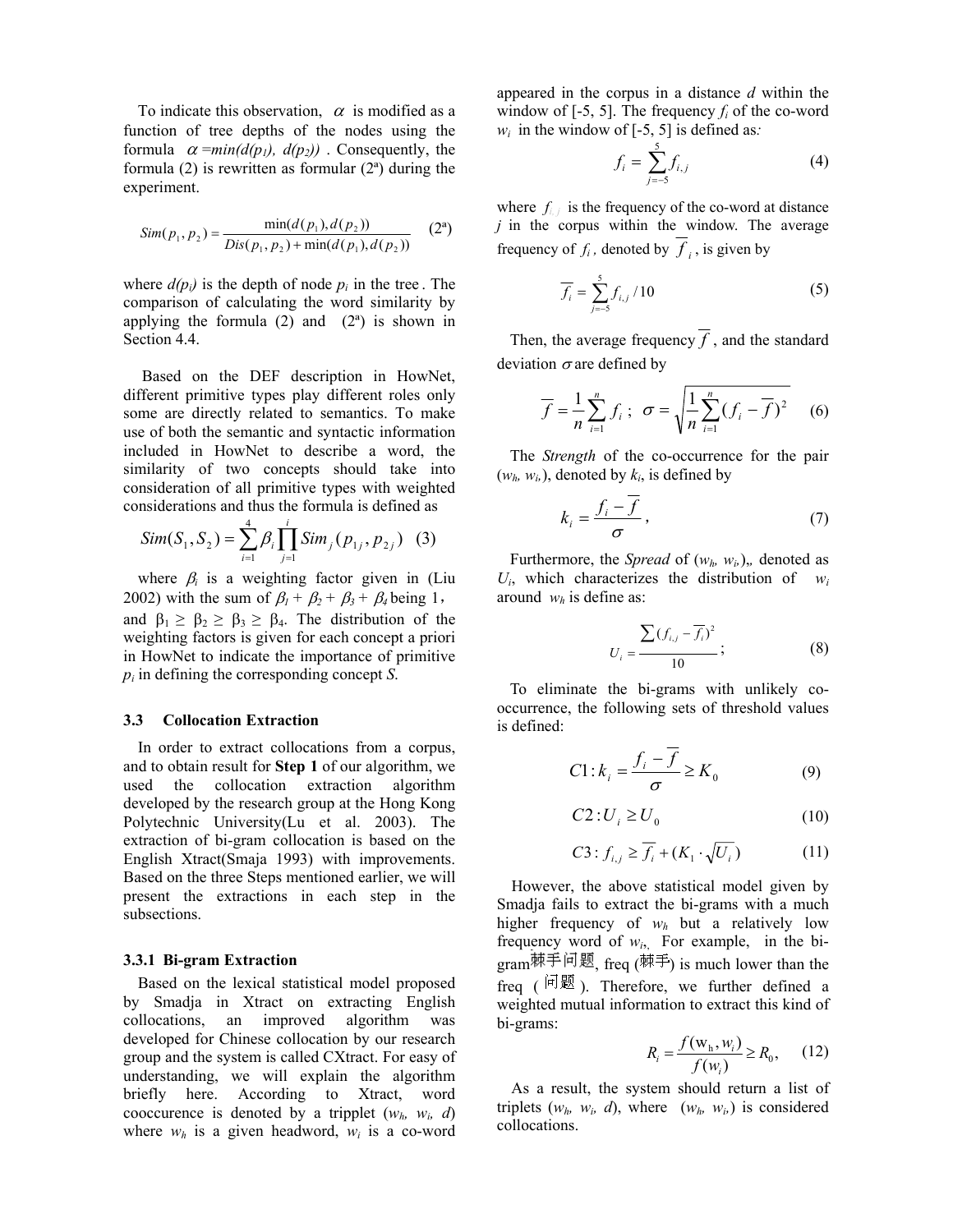#### **3.3.2 Synonyms Set**

For each given headword *wh*, before taking it as an input to extract its bi-grams directly, we fist apply the similarity formula described in Equation (1) to generate a set of synonyms headwords  $W_{syn}$ :

$$
W_{syn} = \{w_s : Sim(w_h, w_s) > \theta\}
$$
 (13)

Where  $0 < \theta < 1$  is an algorithm parameter which is adjusted based on experience. We set it as 0.85 from the experiment because we would like to balance the strength of the synonyms relationship and the coverage of the synonyms set. The setting of the parameter  $\theta$  < 0.85 weaks the similarity strength of the extracted synonyms. For example, for a given collocation " $\mathbb{R}^{\mathbb{R}} \ddot{\mathbb{R}}$ ", that is unlikely to include the candidates "改善护照", "改善契据", "改善通连". On the other hand, by setting the parameter  $\theta$  > 0.85 will limit the coverage of the synonyms set and hence lose valuable synonyms. For example, for a given bi-gram " $\mathbb{E} \times \overline{\mathbb{E}}$   $\mathbb{R}$ ", we hope to include the candidate synonymous collocations such as "重大成果", "重大成绩", "重大成就" We will show the test of  $θ$  in the section 4.2.

This synonyms headwords set provides the possibility to extract the synonymous collocation with the lower frequency that failed to be extracted by lexical statistic.

## **3.3.3 Synonymous Collocations**

A phenomenal among the collocations in natural language is that there are many synonymous collocations exist. For example, 'switch on light' and 'turn on light', "财务问题" and "财政问题". Due to the domain specification of the corpus, some of the synonymous collocations may fail to be extracted by the lexical statistic model because of their lower frequency. Based on this observation, this paper takes a further step. The basic idea is for a bi-gram collocation  $(w_h, w_c, d)$ we select the synonyms  $w_s$  of  $w_h$  with the maximum similarity respect to all the concepts contained by  $w_h$ , we deem  $(w_{s, w_c, d})$  as a collocation if its occurrence is greater than 1 in the corpus. There are similar works discussed by Pearce (Pearce 2001). .

For a given collocation  $(w_s, w_c, d)$ , if  $w_s \in W_{syn}$ , then we deem the triple  $(w_s, w_c, d)$  as a synonymous collocation with respect to the collocation  $(w_h, w_c, d)$  if the co-occurrence of  $(w_s, d)$  $w_c$ , *d*) in the corpus is greater than one. Therefore, we define the collection of synonymous collocations  $C_{syn}$  as:

$$
C_{syn} = \{ (w_s, w_c, d) : Freq(w_s, w_c, d) > 1 \}
$$
 (14)  
where  $w_s \in W_{syn}$ .

### **4 Evaluation**

The performance of collocation is normally evaluated by precision and recall as defined below.

$$
precision = \frac{number\ of\ correct\ Extracted\ Collocations}{total\ number\ of\ extracted\ Collocations}
$$
\n
$$
recall = \frac{number\ of\ correct\ Extracted\ Collocations}{total\ number\ of\ actual\ Collocations}
$$
\n(16)

To evaluate the performance of our approach, we conducted a set of experiments based on 9 selected headwords. A baseline system using only lexical statistics given in 3.3.1 is used to get a set of baseline data called Set A. The output using our algorithm is called Set B. Results are checked by hand for validation on what is true collocation and what is not a true collocation.

| F 5     | F       | F <sub>3</sub> | F 2     | $F_1$   | lHeadwd   | F <sub>1</sub> | F <sub>2</sub> |
|---------|---------|----------------|---------|---------|-----------|----------------|----------------|
| $\star$ | $\star$ | $\star$        | $\star$ | $\star$ | 重大        | 突破             | $\star$        |
| ÷       | ÷       | $\star$        | $\star$ | $\star$ | 重大        | 问题             | ÷              |
| ÷       | $\star$ | $\star$        | $\star$ | ÷       | 重大        | 青獻             | ÷              |
| ÷       | $\star$ | $\star$        | $\star$ | ÷       | 重要        | 成果             | $\star$        |
| $\star$ | ÷       | $\star$        | $\star$ | $\star$ | 軍軍        | 問題             | $\star$        |
| $\star$ | $\star$ | $\star$        | $\star$ | $\star$ | 重要        | 指示             | $\star$        |
| ÷       | $\star$ | $\star$        | $\star$ | $\star$ | 重要        | 论述             | $\star$        |
| $\star$ | $\star$ | $\star$        | ÷       | $\star$ | 軍軍        | 批示             | $\star$        |
| $\star$ | $\star$ | $\star$        | 作出      | 7       | 重要        | 贡献             | ÷              |
| $\star$ | $\star$ | ÷              | ÷       | 占有      | 軍軍        | 地位             | ÷              |
| $\star$ | $\star$ | ÷              | $\star$ | $\star$ | 根本        | 改观             | ÷              |
| $\star$ | $\star$ | ÷              | $\star$ | $\star$ | 根本        | 好转             | $\star$        |
| $\star$ | 两       | 国              | 人民      | 的       | 根本        | 利益             | $\star$        |
| $\star$ | $\star$ | ÷              | $\star$ | $\star$ | 基本        | 原则             | $\star$        |
| $\star$ | $\star$ | ÷              | $\star$ | $\star$ | 基本        | 国策             | $\star$        |
| $\star$ | $\star$ | ÷              | $\star$ | $\star$ | 基本        | 生活费            | ÷              |
| $\star$ | ÷       | ÷              | 党       | 的       | 基本        | 路线             | ÷              |
| ÷       | ÷       | ÷              | 帶       | ńл      | <b>#*</b> | 押令             | ÷              |

**Table 1**. Sample table for the true collocation with headword " $\mathbb{E} \overline{\mathbb{F}}$ "

| F 5     | $\boldsymbol{4}$<br>F | F <sub>3</sub> | 2<br>F. | F       | Head | F <sub>1</sub> | F <sub>2</sub> | F3      |   | F4IF5   |
|---------|-----------------------|----------------|---------|---------|------|----------------|----------------|---------|---|---------|
| $\star$ | $\star$               | $\star$        | ÷       | 个       | 軍事   | $\star$        | ÷              | $\star$ | ÷ | $\star$ |
| $\star$ | $\star$               | 工作 *           |         | ÷       | 軍事   | ÷              | ÷              | $\star$ | ÷ | $\star$ |
| ÷       | $\star$               | 关系 *           |         | ÷       | 重要   | ÷              | $\star$        | ÷       | ÷ | $\star$ |
| 国       | ÷                     | ÷              | ÷       | ÷       | 重要   | *              | ÷              | ÷       | ÷ | ÷       |
| ÷       | ÷                     | 工作             | ļ∗      | $\star$ | 雷大   | ÷:             | ÷              | ÷       | ÷ | ÷       |
| $\star$ | $\star$               | 关系             | ļ∗      | ÷       | 軍大   | ¦∗             | ÷              | ÷       | ÷ | ÷       |
| ÷       | ÷                     | $\star$        | ÷       | 国家      | 軍大   | ÷              | ÷              | ÷       | ÷ | ÷       |
| $\star$ | ÷                     | $\star$        | ÷       | 进行      | 軍大   | ÷:             | ÷              | $\star$ | ÷ | ÷       |
| 我国      | $\star$               | $\star$        | ÷       | $\star$ | 重大   | ¦∗             | ÷              | $\star$ | ÷ | $\star$ |
| 我们      | ÷                     | ÷              | ÷       | ÷       | 重大   | $\star$        | ÷              | ÷       | ÷ | ÷       |
| ÷       | ÷                     | ÷              | ÷       | 有       | 軍大   | $\star$        | ÷              | ÷       | ÷ | ÷       |
| ÷       | ÷                     | ÷              | ÷       | ÷       | 根本   | $\star$        | 是              | ÷       | ÷ | ÷       |
| $\star$ | 两                     | 国              | 人民      | 的       | 根本   | 利益             | $\star$        | ÷       | ÷ | $\star$ |
| $\star$ | $\star$               | ÷              | $\star$ | 最       | 根本   | 的              | $\star$        | ÷       | ÷ | $\star$ |
| $\star$ | $\star$               | 交通             | $\star$ | 的       | 根本   | 出路             | 在于             | 科学化     | ÷ | $\star$ |
| $\star$ | 关系                    | $\star$        | $\star$ | ¥       | 基础   | $\star$        | $\star$        | $\star$ | ÷ | $\star$ |
| ÷       | 社会                    | ÷∗             | ÷       | $\star$ | 基础   | $\star$        | ÷              | ÷       | ÷ | $\star$ |
| $\star$ | ÷                     | ÷              | ÷       | 原则      | 基础   | $\vdash$       | ÷              | ÷       | ÷ | ÷       |
| $\star$ | ÷                     | $\star$        | ÷       | ÷       | 基础   | 打              | 牢              | $\star$ | ÷ | ÷       |

**Table 2**. Sample table for the bi-grams that are not true collocations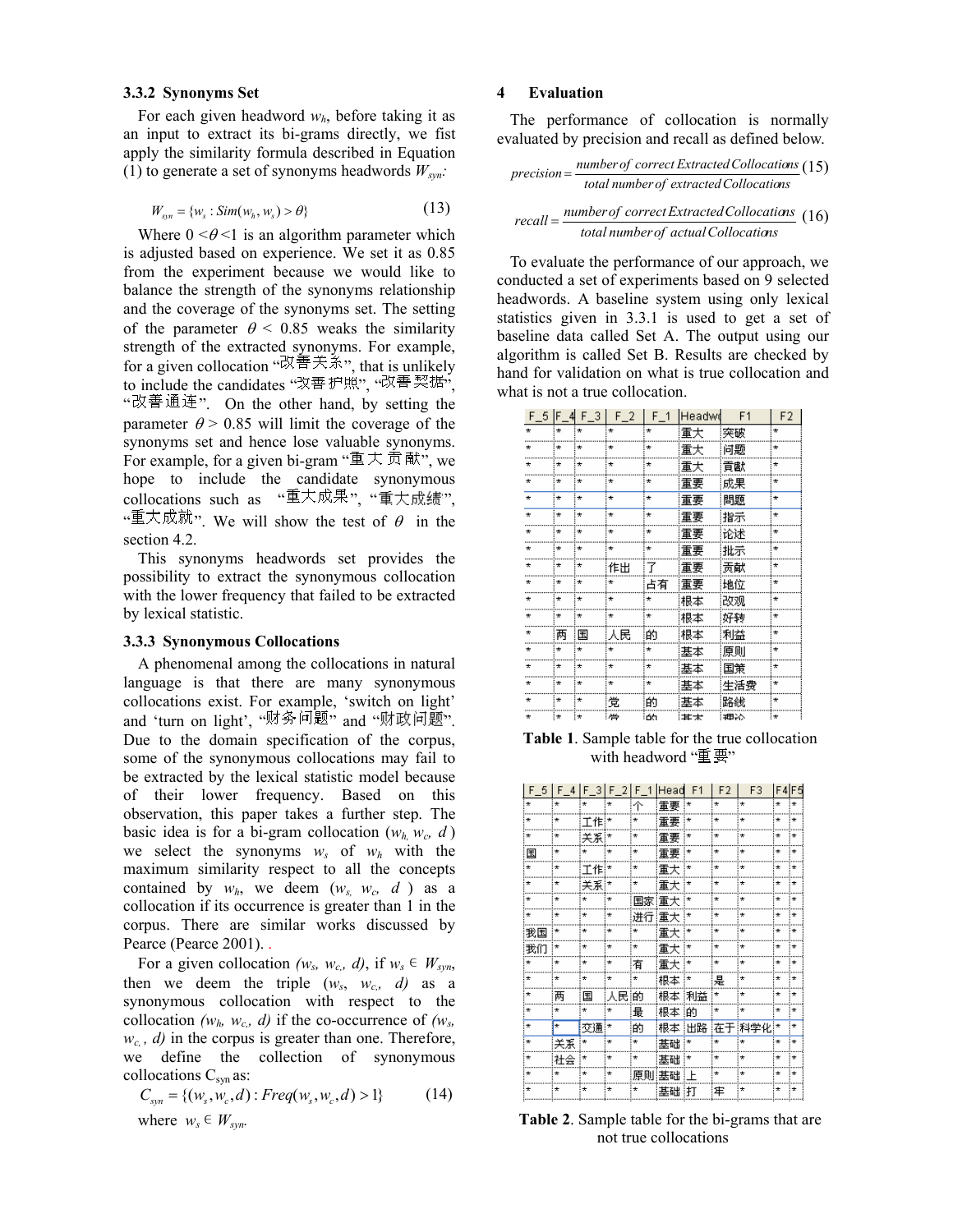**Table 1** shows samples of extracted word bi-grams using our algorithm that are considered synonymous collocations for the headword " $\mathbb{E} \mathbb{E}$ ". **Table 2** shows extracted bi-grams by our algorithm that are not considered true collocations.

### **4.1 Test Set**

Our experiment is based on a corpus of six months tagged People Daily with 11 millions number of words. For word bi-gram extractions, we consider only content words, thus headwords are selected from noun, verb and adjective only. For evaluation purpose, we selected randomly 3 nouns, 3 verbs and 3 adjectives with frequency of low, medium and high. Thus, in **Step 1** of the algorithm, 9 headwords were used to extract bigram collocations from the corpus, and 253 pairs of collocations were extracted. Evaluation by hand has identified 77 true collocations in Set A test set. The overall precision rate is 30% (see Table 3).

|                                                       | Noun+Verb<br>+Adjective |
|-------------------------------------------------------|-------------------------|
| Headword                                              |                         |
| <b>Extracted Bi-grams</b>                             | 253                     |
| True collocations<br>using<br>lexical statistics only | 77                      |
| Precision rate                                        | 30%                     |

Table 3: Statistics in test set for set A

Using **Step 2** of our algorithm, where  $\theta = 0.85$  is used, we have obtained 55 synonym headwords (include the 9 headwords). Out of these 55 synonyms, 614 bi-gram pairs were then extracted from the lexical statistics based algorithm, in which 179 are consider true collocations. Then, by applying **Step 3** of our algorithm, we extracted an additional 201 bi-gram pairs, among them, 178 are considered true collocations. Therefore, using our algorithm, the overall precision rate has achieved 43%, an improvement of almost 50%. The data is summarized in **Table 4.** 

|                                                       | $n_{\cdot}$ , v, and adj. |
|-------------------------------------------------------|---------------------------|
| Synonyms headword                                     | 55                        |
| Bi-grams (lexical statistics)                         | 614                       |
| Non-synonym collocations<br>(lexical statistics only) | 179                       |
| Extracted<br>synonym<br>collocations Step 2           | 201                       |
| True synonym collocations<br>using Step 2             | 178                       |
| Overall precision rate                                | 43%                       |

**Table 4: Statistics in test set for mode B** 

## *4.2* **The choice of** *θ*

We also conducted a set of experiments to choose the best value for the similarity function's threshold *θ*. We tested the best value of *θ* with both the precision rate and the estimated recall rate using the so called remainder bi-grams. The remainder bi-grams is the total number of bi-grams extracted by the algorithm. When precision goes up, the size of the result is smaller, which in a way is an indicator of less recalled collocations. **Figure 1** shows the precision rate and the estimated recall rate in testing the value of *θ*.



**Figure 1**. Precision Rate vs. value of *θ*

From Figure 1, it is obvious that at *θ=0.85* the recall rate starts to drop more drastically without much incentive for precision.

|                | Extracted Bi-<br>using<br>grams<br>lexical<br>statistics | Extracted<br>Synonyms<br>Collocations<br>using Step 2 |
|----------------|----------------------------------------------------------|-------------------------------------------------------|
| (1.2, 1.4, 12) | 465                                                      | 328                                                   |
| (1.4, 1.4, 12) | 457                                                      | 304                                                   |
| (1.4, 1.6, 12) | 394                                                      | 288                                                   |
| (1.2, 1.2, 12) | 513                                                      | 382                                                   |
| (1.2, 1.2, 14) | 503                                                      | 407                                                   |
| (1.2, 1.2, 16) | 481                                                      | 413                                                   |

**Table 5***:* Value of  $(K_0, K_1, U_0)$ .

## **4.3 The test of**  $(K_0, K_1, U_0)$

The original threshold for CXtract is *(1.2, 1.2, 12)*  for the parameters  $(K_0, K_1, U_0)$ *.* However, with synonyms collocations, we have also conducted some experiments to see whether the parameters should be adjusted. **Table 5** shows the statistics to test the value of  $(K_0, K_1, U_0)$ . The similarity threshold *θ* was fixed at 0.85 throughout the experiments*.*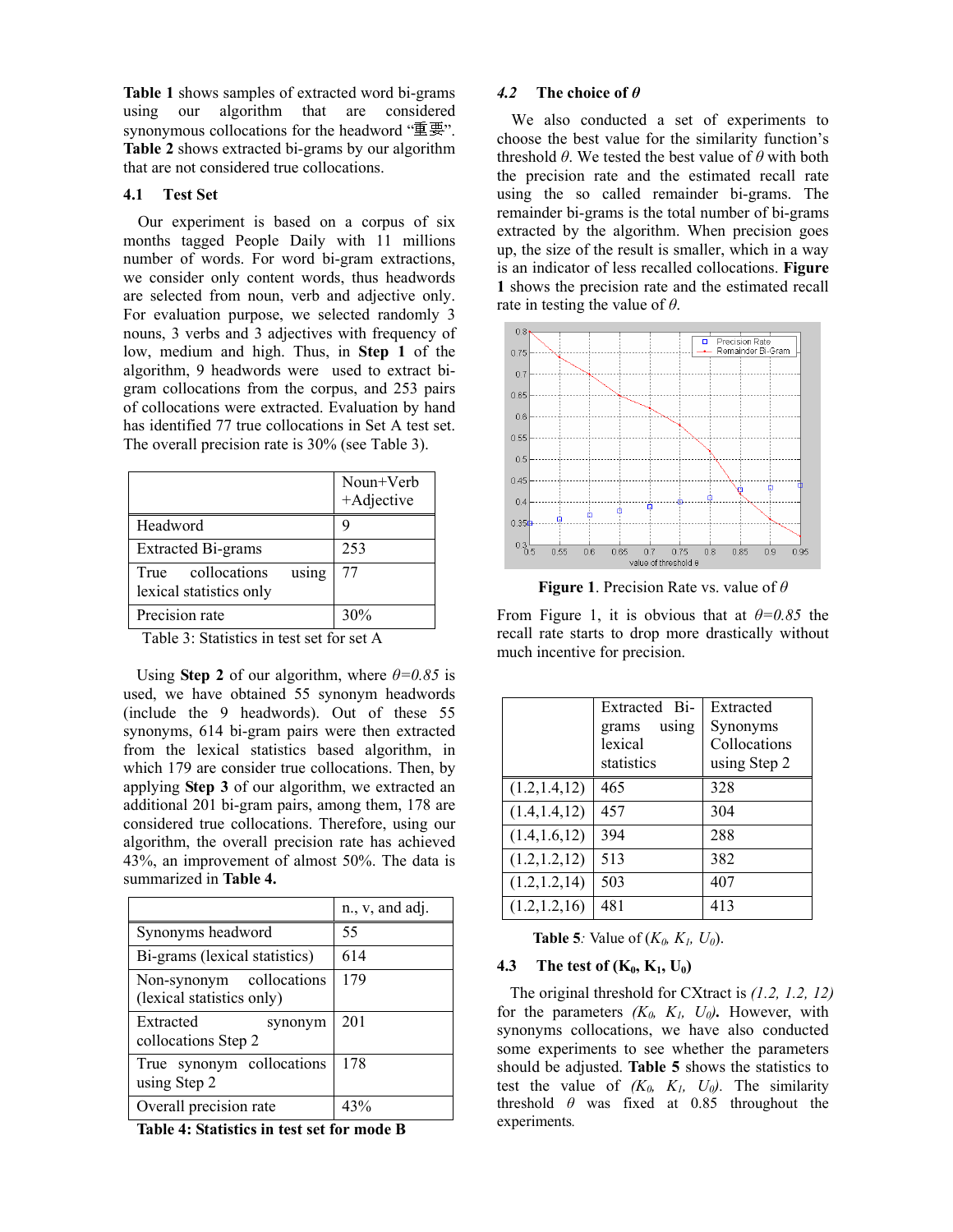The experimental shows that varying the value of  $(k_0, k_1)$  does not bring any benefit to our algorithm. However, increasing the value of  $u_0$  did improve the extraction of synonymous collocations. **Figure 2** shows that  $U_0 = 14$  is a good trade-off for the precision rate and the remainder Bi-grams. The basic meaning behind the result is reasonable. According to Smadja,  $U_0$  defined in the formula (8) represents the co-occurrence distribution of the candidate collocation ( $w_h$ ,  $w_c$ ) in the position of d (-5  $\le d \le$ 5). For a true collocation  $(w_h, w_c, d)$ , its cooccurrence in the position *d* is much higher than in other positions which leads to a peak in the cooccurrence distribution. Therefore, it is selected by the statistical algorithm based on the formula (10). Based on the physical meaning behind, one way to improve the precision rate is to increase the value of the threshold  $U_0$ . A side effect to an increased value of  $U_0$  is that the recall is decreased because some true collocations do not meet the condition of cooccurrence greater than  $U_0$  Step 2 of the new algorithm regains some true collocations lost because of a higher *U0.* in Step 1.



## **4.4 The comparison of similarity calculation based on formula (2) and (2ª)**

Table 6 shows the similarity value given by formula (2) where  $\alpha$  is a constant given the value 1.6 and by formula ( $2<sup>a</sup>$ ) where  $\alpha$  is replaced by a function of the depths of the nodes. Results show that  $(2<sup>a</sup>)$  is more fine tuned and reflects the nature of the data better. For example,  $\mathbb{Z}\wedge$  and 农民 are more similar than 工人 and 运动员 粉红 and 红 are much similar but not the same.

| Word 1 | Word 2 | Formula (2) | Formula $(2^a)$ |
|--------|--------|-------------|-----------------|
| 男人     | 女人     | 0.86        | 0.95            |
| 男人     | 父亲     | 1.00        | 1.00            |
| 男人     | 和尚     | 0.86        | 0.95            |
| 男人     | 高兴     | 0.05        | 0.10            |
| 工人     | 农民     | 0.72        | 0.88            |
| 工人     | 运动员    | 0.72        | 0.88            |
| 中国     | 美国     | 0.94        | 0.92            |
| 粉红     | 红      | 1.00        | 0.92            |
| 粉红     | 红色     | 1.00        | 0.92            |
| 十分     | 非常     | 1.00        | 1.00            |
| 十分     | 特別     | 0.62        | 0.95            |
| 考虑     | 思想     | 0.70        | 1.00            |
| 思考     | 考虑     | 1.00        | 1.00            |

**Table 6**: comparison of similarity calculation

#### **5 Conclusion and Further Work**

In this paper, we have presented a method to extract bi-gram collocations using lexical statistics model with synonyms information. Our method reaches the precision rate of 43% for the tested data. Comparing to the precision of 30% using lexical statistics only, our improvement is close to 50%. In additional, the recall improved 30%. The contribution is that we have made use of synonym information which is plentiful in the natural language use and it works well to supplement the shortcomings of lexical statistical method.

Manning claimed that the lack of valid substitution for a synonym is a characteristics of collocations in general (Manning and Schutze 1999). To extend our work, we consider the use of synonym information can be further applied to help identify collocations of different types.

Our preliminary study has suggested that collocation can be classified into 4 types:

**Type 0 Collocation**: Fully fixed collocation which include some idioms, proverbs and sayings such as  $\cdot$  '缘木求鱼''  $\cdot$  "釜底抽薪" and so on.

**Type 1 Collocation**: Fixed collocation in which the appearance of one word implies the cooccurrence of another one such as  $\cdot$ 裁减 员额

**Type 2 Collocation**: Strong collocation which allows very limited substitution of the components, for example, " 裁减 职位 ", " 减少职位 ",  $\cdot$ 缩减职位" and so on.

**Type 3 Collocation**: Normal collocation which allows more substitution of the components, however a limitation is still required. For example, " 减少 开支 <sub>"</sub> " 缩减 开支 " " 压缩开支 " "消减开支"